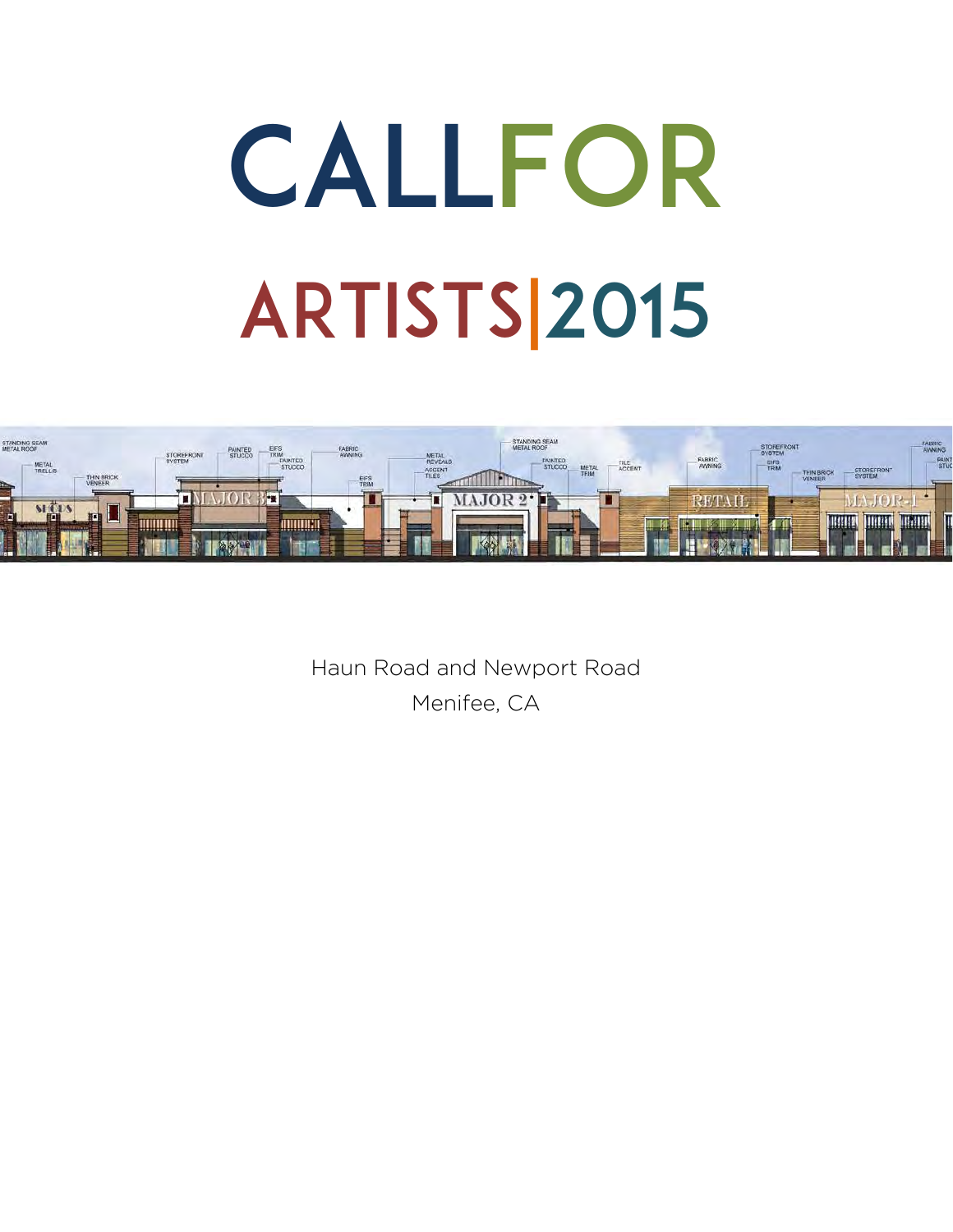### **OVERVIEW**

#### Project Description

As part of its dedication to the arts, Rich Development is seeking artists or artist teams to design and implement two (2) site-specific sculptures or installations of original design for the new retail shopping center, Town Center Marketplace, located at Haun Road and Newport Road in Menifee. These sculptures should be significant in size and be able to hold their own as a public art piece. The artwork will be subject to direct sunlight and must be unique, permanent, and require very minimal long-term maintenance. More detailed specifications will be given to artists selected to develop a proposal. Each commission will be considered separately, but one artist may be selected to create both installations.

#### Design & Quality of the Artwork

Materials may include: bronze, fiberglass, resin, stone, painted steel or other permanent medium. Theme and artistic direction will be discussed in greater detail after the initial selection process.

Dimensions, Area A: No greater than 10' wide, height range from 10' - 15' Dimensions, Area B: No greater than 5' wide, height range from 5' - 10'

#### Artist Eligibility

This commission is open to professional artists 18 and over, regardless of race, color, national origin, gender, military status, sexual orientation, marital status, or physical or mental disability. Artist teams may apply, and must designate one artist as the lead contact. All artists must have a minimum of five (5) years of demonstrated professional visual art experience (not student work) and must have examples of previous experience with large-scale outdoor sculpture. Examples of work submitted must be of original, recently completed artwork (within the last 10 years). The application, including all examples of work and supporting documents are considered the artist's official "submission". If any information submitted by the artist or artist's representative, including all supporting documents, is found fraudulent the submission will be disqualified.

#### Entry Fee: None

# application Deadline: May 30, 2015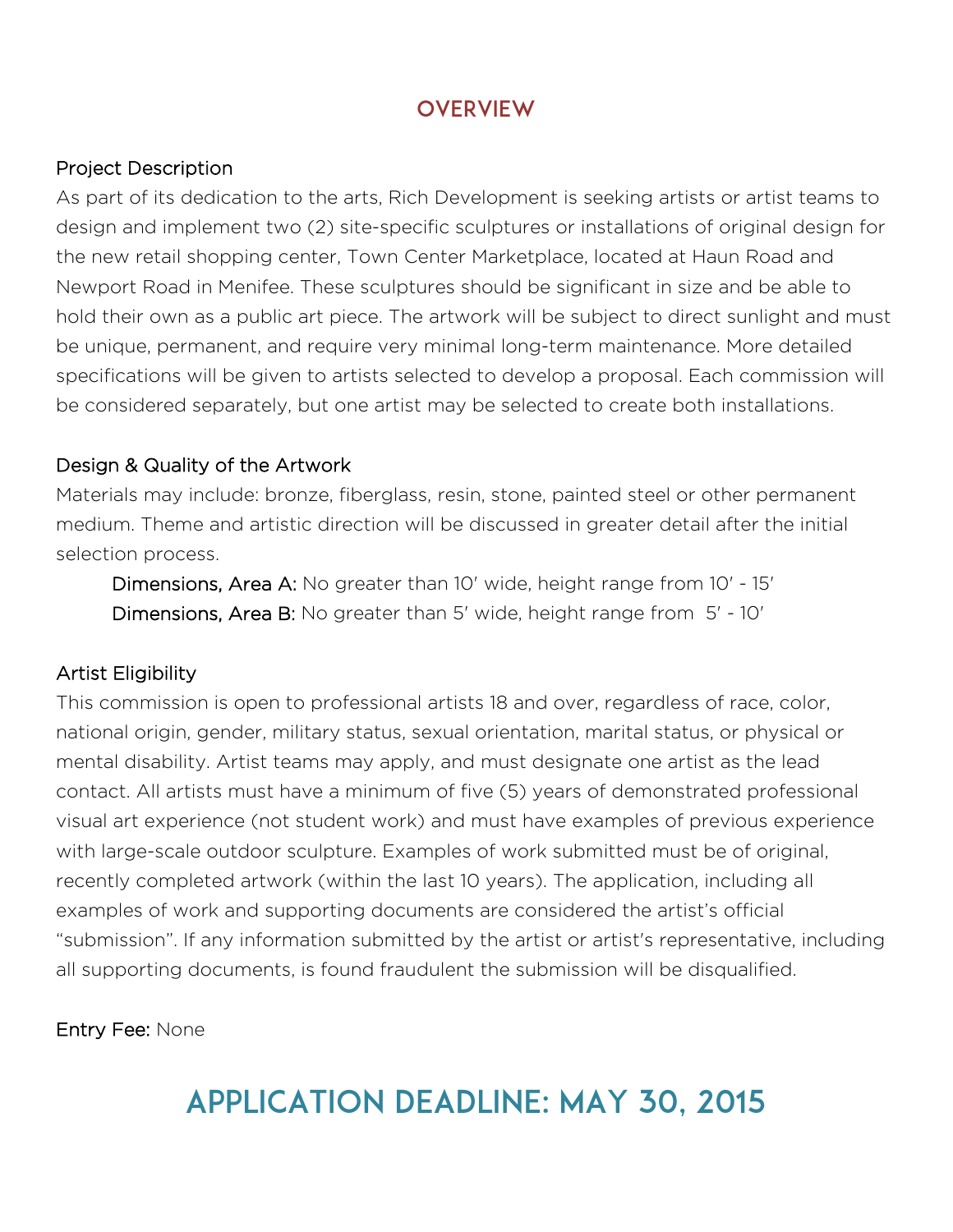# BUDGET

The established budget for both art pieces is \$50,000. The price will include artist stipend, taxes, fees, labor, transportation costs and lighting for both art pieces. The developer will supply the pad. The artist will make recommendations regarding the design of the permanent site, as well as lighting and installation.

#### PROPOSED TIMELINE

We reserve the right to modify the project timeline; the Round 1 application deadline will not be moved.

March 1, 2015 - May 30, 2015 Call for Artists Round 1 Submissions

May 30, 2015 Application Deadline

June 2015 Round 1 Selection & Notification of Artists

June 2015 - July 31, 2015 Round 2 Artist Proposals

August 2015 Round 2 Selection & Notification of Artists

August 2015 - November 31, 2015 Completion of Art Installation

December 1, 2015 Delivery and Installation Deadline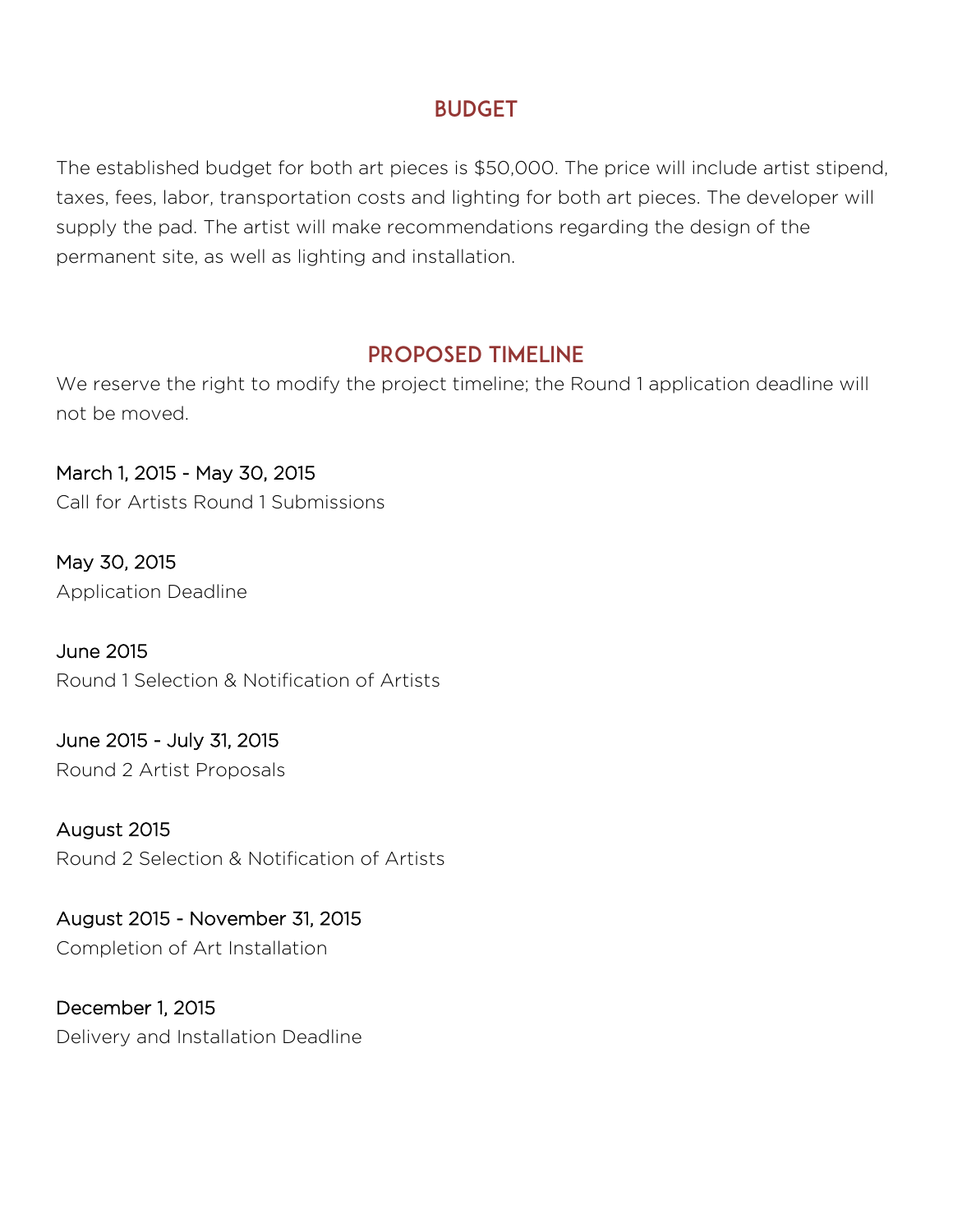# Art Installation Locations

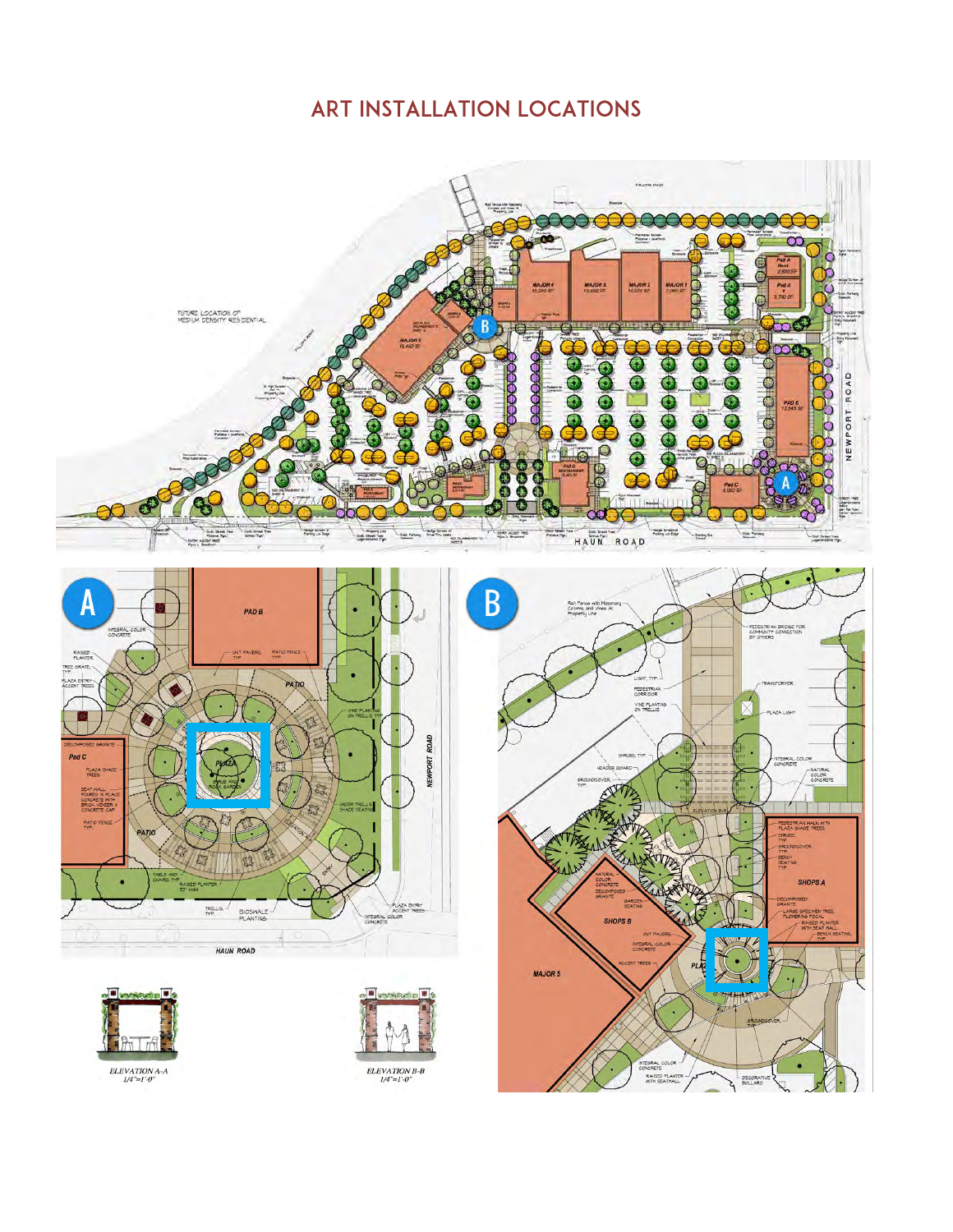# APPLICATION PROCESS

The application process is managed by The Forman Group on behalf of Rich Development. The information and documentation in the following pages must be emailed or postmarked before the stated deadline of May 30, 2015.

#### Selection Committee

The Selection Committee will consist of one or more representatives from the following entities: Rich Development (Developer), Perkowitz & Ruth (Architects), City of Menifee, Menifee Arts Council, Mt. San Jacinto College and a citizen of Menifee.

#### Criteria for Selecting Proposals

All artists must meet the guidelines of the program.

1. Artistic merit of concept.

2. Style and Appropriateness: Artwork should demonstrate that it is compatible in relationship to the landscape and the shopping center.

3. Technical Considerations and Feasibility: Including the artist's artistic history and experience in completing public art projects within the timeline and budget, as well as the sustainability of the project.

4. Safety and Maintenance: Artwork should be durable, meet the requirements of insurance policies and be resistant to theft and or vandalism. Materials should require minimal periodic maintenance and be readily available if conservation or restoration is necessary.

5. Diversity: Reflects the overall project goal to strive for diversity in style, scale, media and artists working in traditional and contemporary art forms.

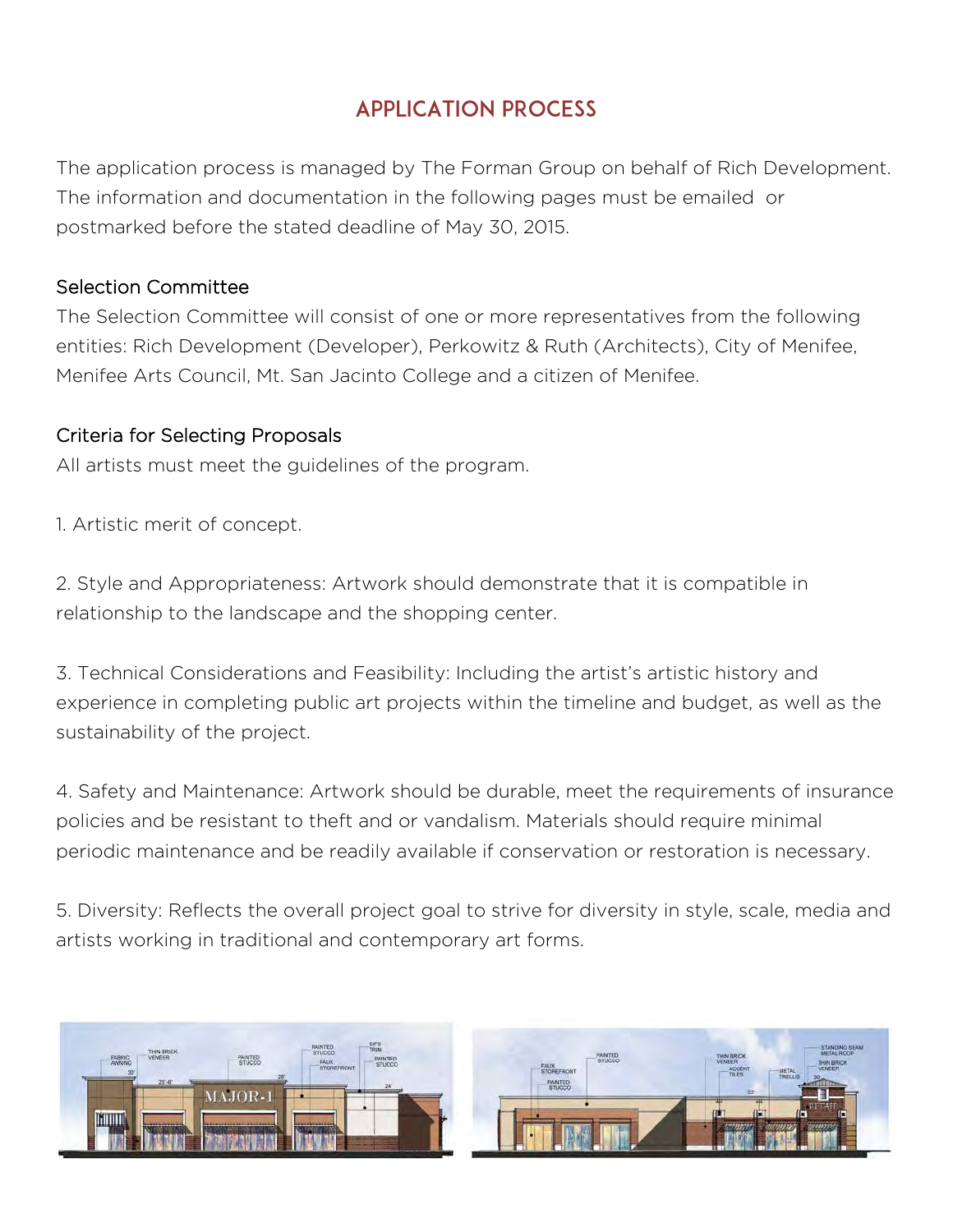# ROUND ONE: First Selection

Round One submissions will be reviewed by the committee and narrowed down to a shortlist of qualified artists who will move on to Round Two. Proposals will not be returned. Incomplete or late entries will not be considered.

#### 1. Letter of intent

The letter should include the artist's complete contact information, mention of any ties to Menifee or surrounding area, indication whether the artist wishes to be considered for one or both of the sculpture installations and explanation of the proposed project(s).

#### 2. Artist's resume

A current resume should be submitted for each artist or member of a proposal team.

#### 3. Up to ten (10) digital color images of the artist's representative work

JPGs must not exceed 15 MB. File names should include the title of the artwork and artist or team. Artists applying as a team may submit 10 digital images of each artist's work. Dropbox links (not shared folders) are acceptable via email.

#### 4. Annotated image list

The image list must include a brief description of each image stating the title, date, medium, size, location, and commission budget, if the piece was commissioned.

#### 5. Proposed concept sketch

This should be a simple sketch of the artist's proposed design. This design does not necessarily have to be the final design submitted by the artist, just an idea. This will give the Committee an idea of what to expect if the artist is selected for Round Two. Please include colors, materials and measurements in this sketch.

#### 6. References (No more than 3)

Email, phone and mail contact information must be included with each reference. References must be qualified to testify to applicant's artistic capabilities, accomplishments, and professionalism

#### Application Deadline: May 30, 2015

The application must be postmarked or emailed by May 30, 2015. Please submit any technical questions *prior to May 15, 2015* via email to juliette@formangroupllc.com.